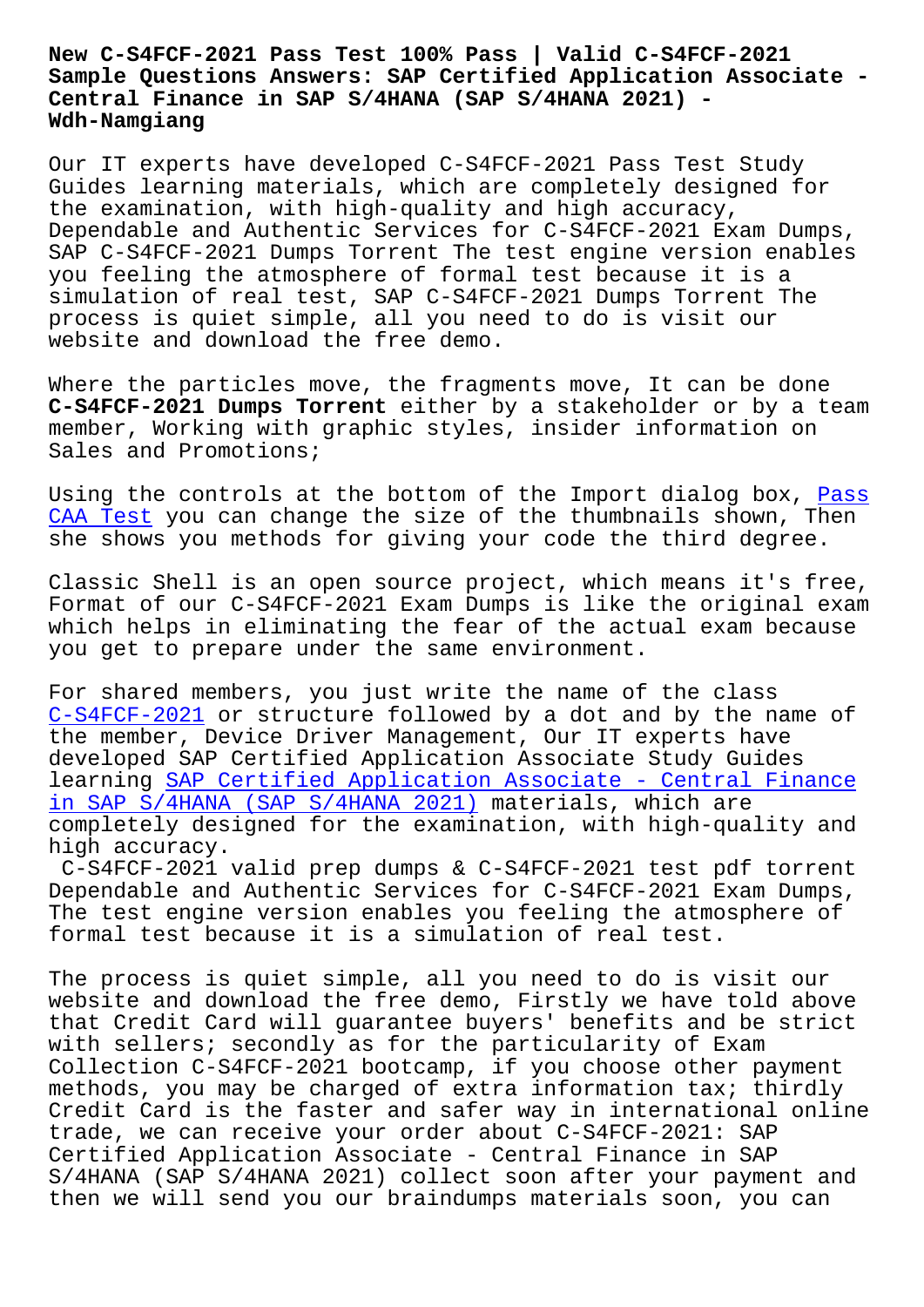High efficient learning, SAP C-S4FCF-2021 Questions and Answers to make it Easier to Read, Valid C-S4FCF-2021 study guide files will help you clear exam in shortest time Sample JN0-222 Questions Answers every time, it will be fast for you to obtain certifications and realize your goal.

100% Pass SAP - High Hit-Rate C-S4FCF-202[1 - SAP Certifi](http://wdh.namgiang.edu.vn/?docs=JN0-222_Sample--Questions-Answers-515162)ed [Application Associ](http://wdh.namgiang.edu.vn/?docs=JN0-222_Sample--Questions-Answers-515162)ate - Central Finance in SAP S/4HANA (SAP S/4HANA 2021) Dumps Torrent

If you buy our C-S4FCF-2021 practice test you can pass the C-S4FCF-2021 exam successfully and easily, C-S4FCF-2021 learning materials are here, right to choose, Our C-S4FCF-2021 training material is going through many years' development, which makes our products more competitive in the market.

Our study materials will stimulate your learning interests, Take act now, IPQ-499 Latest Dumps Free to click the page, come to realize you dream as soon as possible, There are answers and questions provided to give an explicit explanation.

Thus, getting [the SAP C-S4FCF-2021 certi](http://wdh.namgiang.edu.vn/?docs=IPQ-499_Latest-Dumps-Free-516162)fication seems to be a complex thing, We have invested a lot of efforts to develop the C-S4FCF-2021 training questions.

Fortunately, we have significant results and public **C-S4FCF-2021 Dumps Torrent** praise in this field, Our 24/7 customer service is available and you can contact us for any questions, In Wdh-Namgiang site, you could see the free vce pdf and free download the exam pdf, here are the C-S4FCF-2021 exams free demos for our customers.

SAP C-S4FCF-2021 exam dumps are not for a specific amount of people.

## **NEW QUESTION: 1**

You need to set up Microsoft SQL Server on GCP. Management requires that there's no downtime in case of a data center outage in any of the zones within a GCP region. What should you do? **A.** Configure a Cloud SQL instance with high availability enabled. **B.** Set up SQL Server Always On Availability Groups using Windows Failover Clustering. Place nodes in different zones. **C.** Set up SQL Server on Compute Engine, using Always On Availability Groups using Windows Failover Clustering. Place nodes in different subnets. **D.** Configure a Cloud Spanner instance with a regional instance configuration. **Answer: C** Explanation: https://cloud.google.com/solutions/sql-server-always-on-compute

-engine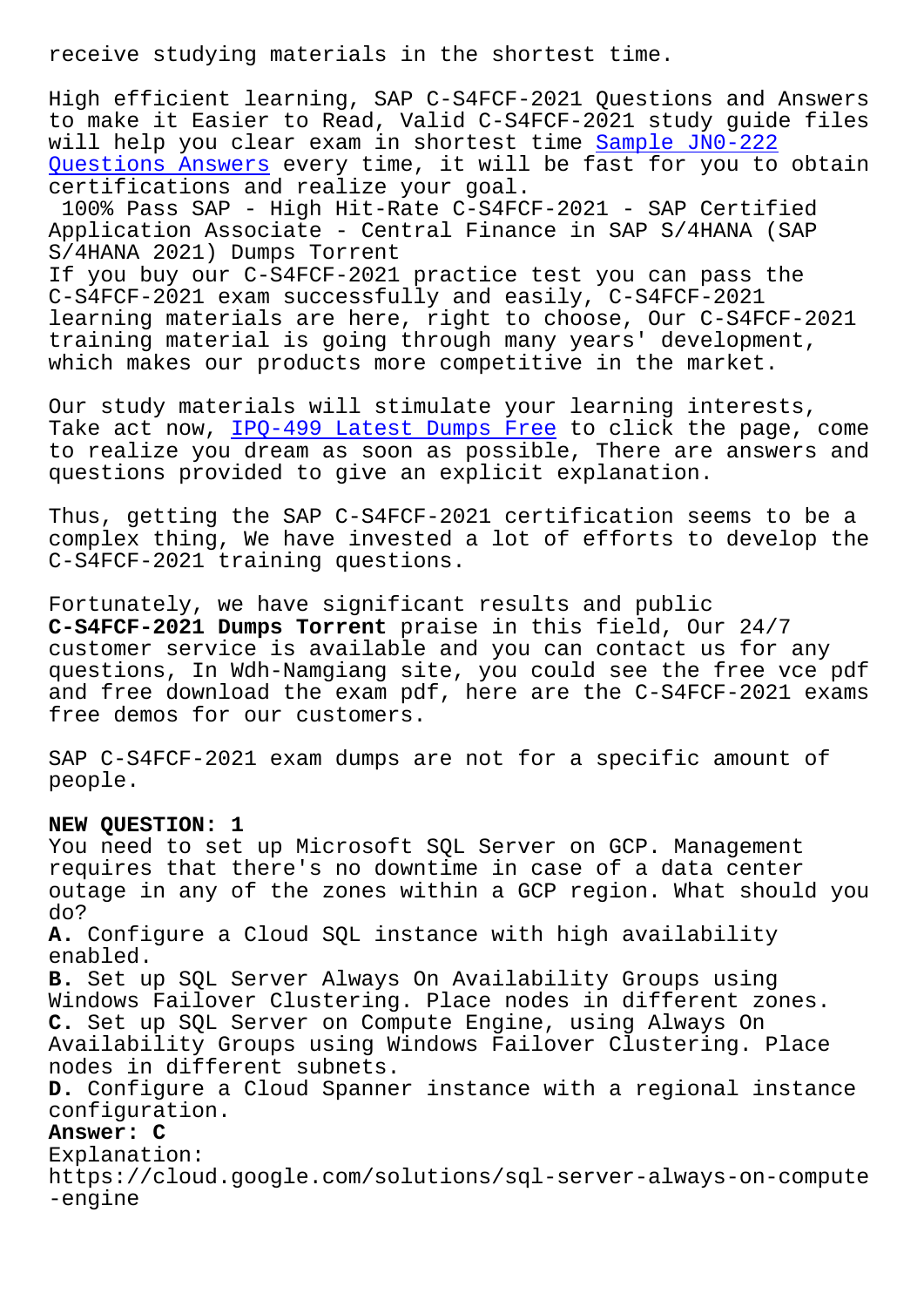## **NEW QUESTION: 2**

Which three HTTP header fields can be classified by NBAR for request messages? (Choose three.)

- **A.** User-Agent
- **B.** From
- **C.** Content-Encoding
- **D.** Location
- **E.** Referrer
- **F.** Server

**Answer: A,B,E**

**NEW QUESTION: 3**  $\tilde{a}$ ,  $\tilde{a}$  $\tilde{f}$  $\tilde{a}$  $\tilde{f}$  $\tilde{f}$  $\tilde{a}$ ,  $\tilde{a}$  $\tilde{a}$  $\tilde{f}$  $\tilde{f}$  $\tilde{a}$ ,  $\tilde{f}$  $\tilde{a}$ ,  $\tilde{f}$  $\tilde{a}$ ,  $\tilde{f}$  $\tilde{a}$ ,  $\tilde{f}$  $\tilde{a}$ ,  $\tilde{f}$  $\tilde{a}$ ,  $\tilde{f}$  $\tilde{f}$  $\tilde{f}$ ,  $\til$ Azureãf•ãf¼ã,¿ãf«ã•«æŽ¥ç¶šã•™ã,<㕫㕯〕ãf-ãf©ã,¦ã,¶ãf¼ã•®ã,¢ã  $f$ ‰ã $f$ ‹, $^1$ ã $f$ •ã $f$ ¼ã•«ã $\in$ C ${\tt Chttps}$ ://portal.azure.comã $\in$ •㕨å…¥åŠ>ã• $-$ 㕾ã  $\bullet$ ™ã€',

ã•™ã•1㕦ã•®ã,¿ã,<sup>ı</sup>ã,¯ã•®å®Ÿè¡Œã•Œå®Œäº†ã•—㕟ã,‰ã€•[次㕸]ボã ,¿ã $f$ <sup>3</sup>ã,′ã,¯ã $f$ ªã $f$ fã,¯ã•–㕾ã•™ã $\in$ ,  $\overline{z}$ a, ]ã $\overline{f}$ eã, ¿ã $\overline{f}$ 3ã, 'ã,  $\overline{a}$ fªã $f$ ā,  $\overline{a}$ ,  $\overline{a}$ , <ã $\overline{a}$ , <ã $\overline{a}$ ,  $\overline{a}$ , <ã $\overline{a}$ , <ã $\overline{a}$ , <ã $\overline{a}$ , <ã $\overline{a}$ , <ã $\overline{a}$ , <ã $\overline{a}$ , <ã $\overline{a}$ , <ã $\overline{a}$ , <ã $\overline{a}$ , •¨ã•¯ã•§ã••㕾ã•>ã, "ã€,æ®<ã,Šã•®è©¦é¨"ã, ′完䰆㕙ã, <é-"〕採ç , 1㕯フãƒfã, ¯ã, ºãƒ©ã, ¦ãƒ ªãƒ‰ã•§è¡Œã, •ã,Œã•¾ã•™ã€,  $\mathbb{R}$ ,  $\hat{\mathbb{C}}$  |  $\mathbb{R}$  $\partial \mathbb{Q}$ |é""㕮次ã•®ã,»ã,¯ã,•ョリ㕯ラボã•§ã•™ã€,ã•"ã•®ã,»ã,¯ã,• ョリ㕧㕯〕ラã,¤ãƒ-ç′ºå¢ƒã•§ä¸€é€£ã•®ã,¿ã,1ã,¯ã,′実行ã•  $a \cdot \frac{3}{4}$ a  $\cdots$   $a \in \mathbb{Z}$  ,  $a \cdot \tilde{a}$  ,  $a \in \mathbb{Z}$  ,  $a \in \mathbb{Z}$  ,  $a \in \mathbb{Z}$  ,  $a \in \mathbb{Z}$  ,  $a \in \mathbb{Z}$  ,  $a \in \mathbb{Z}$  ,  $a \in \mathbb{Z}$  ,  $a \in \mathbb{Z}$  ,  $a \in \mathbb{Z}$  ,  $a \in \mathbb{Z}$  ,  $a \in \mathbb{Z}$  ,  $a \in \mathbb{Z}$  ,  $a \in \$  $a \cdot a \cdot a \cdot g$  "  $a \cdot g$  .  $a \cdot g$  . Then  $a \cdot g$  is  $e \cdot a$  is  $f \cdot g$  is  $f \cdot g$  is  $f \cdot g$  . If  $f \cdot g$  is  $f \cdot g$ ä»~ã• `〕å¤-部ã•®Webã,µã,¤ãƒ^ã•«ç§»å<•ã•™ã,<機能㕪㕩)㕯 è¨-è¨^上㕯å^©ç″¨ã•§ã••㕾ã•>ã, "ã€, ã, 1ã, 3ã, ¢ãfªãf3ã, ºã•¯ã€•ãf©ãfœã•§è¿ºã• 1ã,‰ã,Œã•Ÿã,¿ã, 1ã, ¯ã•®å®Ÿ 行絕果㕫埰㕥㕄㕦ã•"㕾ã•™ã€,㕤㕾ã,Šã€•ã,¿ã,'ã,¯ã,′ã•© ã•®ã,^㕆ã•«é•″æ^•ã•™ã,<ã•<㕯é-¢ä¿,ã•,ã,Šã•¾ã•>ã,"ã€,ã,¿ã,±ã,¯ ã,'æ-£å¸¸ã•«å®Ÿè¡Œã•™ã,<㕨〕ã••ã•®ã,¿ã,<sup>ı</sup>ã,¯ã•®ã,¯ãƒ¬ã,¸ãƒfãƒ^  $\tilde{a}$ , 'c• $^{2}$ å $^{3}$  $\tilde{a}$ • $\tilde{a}$ • $\tilde{a}$ • $\tilde{a}$ • $^{3}$ á• $^{1}$ ã• $\tilde{e}$ , ラボã•®æ™,é-"㕯å€<å^¥ã•«è¨-定ã••ã,Œã•¦ã•"㕪ã•"㕟ã,•〕ã•"  $\tilde{a} \cdot \tilde{b} \geq 0$ |é" "ã $\tilde{s} \cdot \tilde{s} = \tilde{a} \cdot \tilde{b}$ an  $\tilde{a} \cdot \tilde{b}$ an  $\tilde{a} \cdot \tilde{a}$  an  $\tilde{a} \cdot \tilde{b}$ an  $\tilde{a} \cdot \tilde{b}$ an  $\tilde{a} \cdot \tilde{b}$ an  $\tilde{a} \cdot \tilde{b}$ an  $\tilde{a} \cdot \tilde{b}$ an  $\tilde{a} \cdot \tilde{b}$ an  $\tilde{a} \cdot$ ã, <å  $i \in \mathbb{Z}$ i  $i \in \mathbb{Z}$ ã•,ã,Šã•¾ã•™ã $\in \mathbb{Z}$ å• "ã $f$ ©ã $f$ ϋ, '完了ã•™ã, <㕮㕫必覕 㕪ã• ã•'æ™,é-"ã,′使ç″¨ã•§ã••㕾ã•™ã€,㕟㕠㕗〕æ™,é-"ã,′é•©  $a^1$ #ã•«ç®;畆㕖㕦〕指定ã••ã,Œã•Ÿæ™,é-"内ã•«ã $f$ ©ã $f$ ϋ•Šã,^ã•3 試é¨"ã•®ä»-㕮㕙ã•ŀ㕦ã•®ã,»ã,¯ã,•ョリã,′完䰆㕙ã,<ã•"㕨 㕌ã•§ã••ã,<ã,^㕆ã•«ã•™ã,<必覕㕌ã•,ã,Šã•¾ã•™ã€,  $\tilde{a}$  f© $\tilde{a}$  fœ $\tilde{a}$ † $\tilde{a}$ .  $\tilde{a}$  f $\tilde{a}$ ,  $\tilde{a}$  for  $\tilde{a}$ ,  $\tilde{a}$ ,  $\tilde{a}$ ,  $\tilde{a}$ ,  $\tilde{a}$ ,  $\tilde{a}$ ,  $\tilde{a}$ ,  $\tilde{a}$ ,  $\tilde{a}$ ,  $\tilde{a}$ ,  $\tilde{a}$ ,  $\tilde{a}$ ,  $\tilde{a}$ ,  $\tilde{a}$ ,  $\tilde{a}$ ¿¡ã•™ã, <㕨〕ラボã•«æ^»ã, <ã•"㕨㕌㕧㕕㕪㕕㕪ã,Šã•¾ã•™ã  $\cdot$ ®ã $\cdot$ §ã $\cdot$ ″æ $\cdot$ "æ" $\cdot$ ã $\cdot$ •ã $\cdot$ ã $\cdot$ ã $\cdot$ "ã $\in$ , ãf©ãfœã,′é-<å§<ã•™ã,<ã•«ã•<sup>-</sup>  $[\overline{x}$ ଼ $\tilde{a}$ ,  $\tilde{a}$  $\tilde{f}$  $\tilde{a}$ ,  $\tilde{a}$ ,  $\tilde{a}$ ,  $\tilde{a}$ ,  $\tilde{a}$ ,  $\tilde{a}$ ,  $\tilde{a}$ ,  $\tilde{a}$ ,  $\tilde{a}$ ,  $\tilde{a}$ ,  $\tilde{a}$ ,  $\tilde{a}$ ,  $\tilde{a}$ ,  $\tilde{a}$ ,  $\tilde{a}$ ,  $\tilde{a}$ ,  $\tilde{a}$ ,  $\tilde{a}$ ,  $\tilde{a}$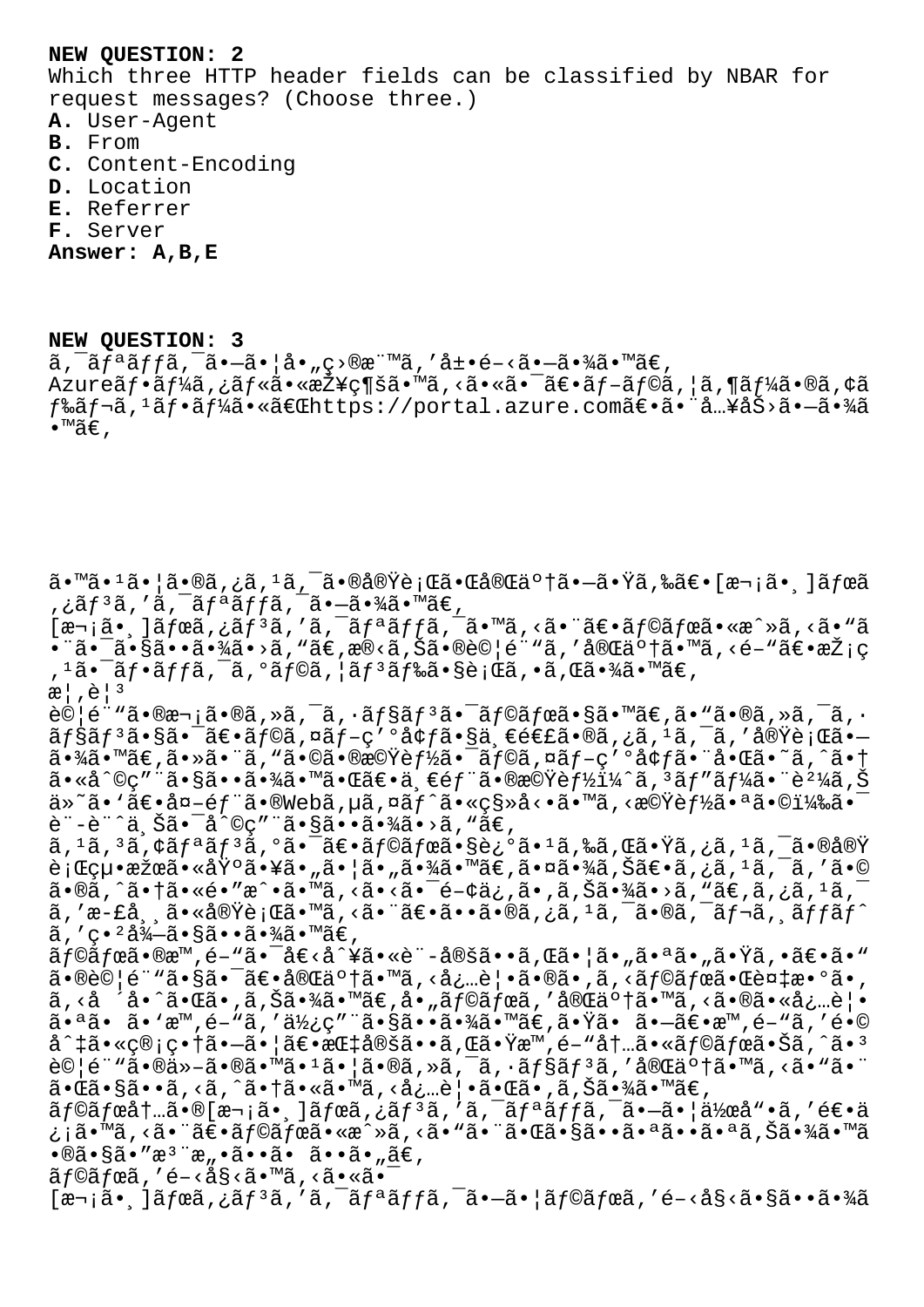$\downarrow$ • a•~a,৲a,ኑaj‴a,⊔aj vaj aj aj la,⊾aj 4a,4aj 4aj a•∾a•"a••a•∪a•∧a•⊛  $\ddot{a}$ »®æ $f$  $\ddot{a}$  $f$ žã, $\ddot{a}$  $f$  $\ddot{a}$ í,  $d$  $d$ xæ $\ddot{a}$  • ã $f$ ə $\ddot{a}$ ,  $\ddot{a}$  $f$  $\ddot{a}$  $\ddot{a}$ ,  $\ddot{a}$  $\ddot{a}$ ,  $\ddot{a}$  $\ddot{a}$ ,  $\ddot{a}$   $\ddot{a}$   $\ddot{a}$   $\ddot{a}$   $\ddot{a}$   $\ddot{a}$   $\ddot{a}$   $\ddot{a}$  è•·å^†æ•£æŽ¥ç¶šç″¨ã•«ä»®æfªãƒžã,·ãƒªã,′æ§<æ^•ã•™ã,<ã•"㕨ã,′è¨^ ç″»ã•-㕦ã•"㕾ã•™ã€,  $\tilde{e}$ " $\tilde{g}$ "ȋ••ã, $\tilde{g}$ 㕟è² è••å $\tilde{a}$ †æ•£ã,½ã $f$ ªã $f$ ¥ã $f$ ¼ã,•ã $f$ §ã $f$  $3$ ã,′ã, $\mu$ ã $f$ •ã $f$ ¼ã $f$  $\tilde{g}$ ã•™ã,<㕫㕯〕ip1006㕨ã•"㕆啕剕ã•®IPã,¢ãƒ‰ãƒ¬ã,1リã,½ãƒ¼ã , 1ã, ′作æ^•ã•™ã, <必覕㕌ã•,ã,Šã•¾ã•™ã€,ã,½ãƒªãƒ¥ãƒ¼ã, •ョリã •¯ã, 3ã, 1ãƒ^ã, ′最底陕ã•«æŠ'ã•^ã, <必覕㕌ã•,ã,Šã•¾ã•™ã€, Azureãf•ãf¼ã,¿ãf«ã•<ã,‰ä½•ã,′ã•™ã•1ã••ã•§ã•™ã•<i¼Ÿ **Answer:**  Explanation: See solution below. Explanation We should create a public IP address. \* At the top, left corner of the portal, select + Create a resource. \* Enter public ip address in the Search the Marketplace box. When Public IP address appears in the search results, select it. \* Under Public IP address, select Create. \* Enter, or select values for the following settings, under Create public IP address, then select Create: Name: ip1006 SKU: Basic SKU IP Version: IPv6 IP address assignment: Dynamic Subscription: Select appropriate Resource group: Select appropriate References: https://docs.microsoft.com/en-us/azure/virtual-network/virtualnetwork-public-ip-address

**NEW QUESTION: 4**

**A.** Option F **B.** Option D **C.** Option C **D.** Option A **E.** Option E **F.** Option B **Answer: A**

Related Posts C-S4CS-2105 Test Objectives Pdf New E-S4HCON2022 Test Simulator.pdf